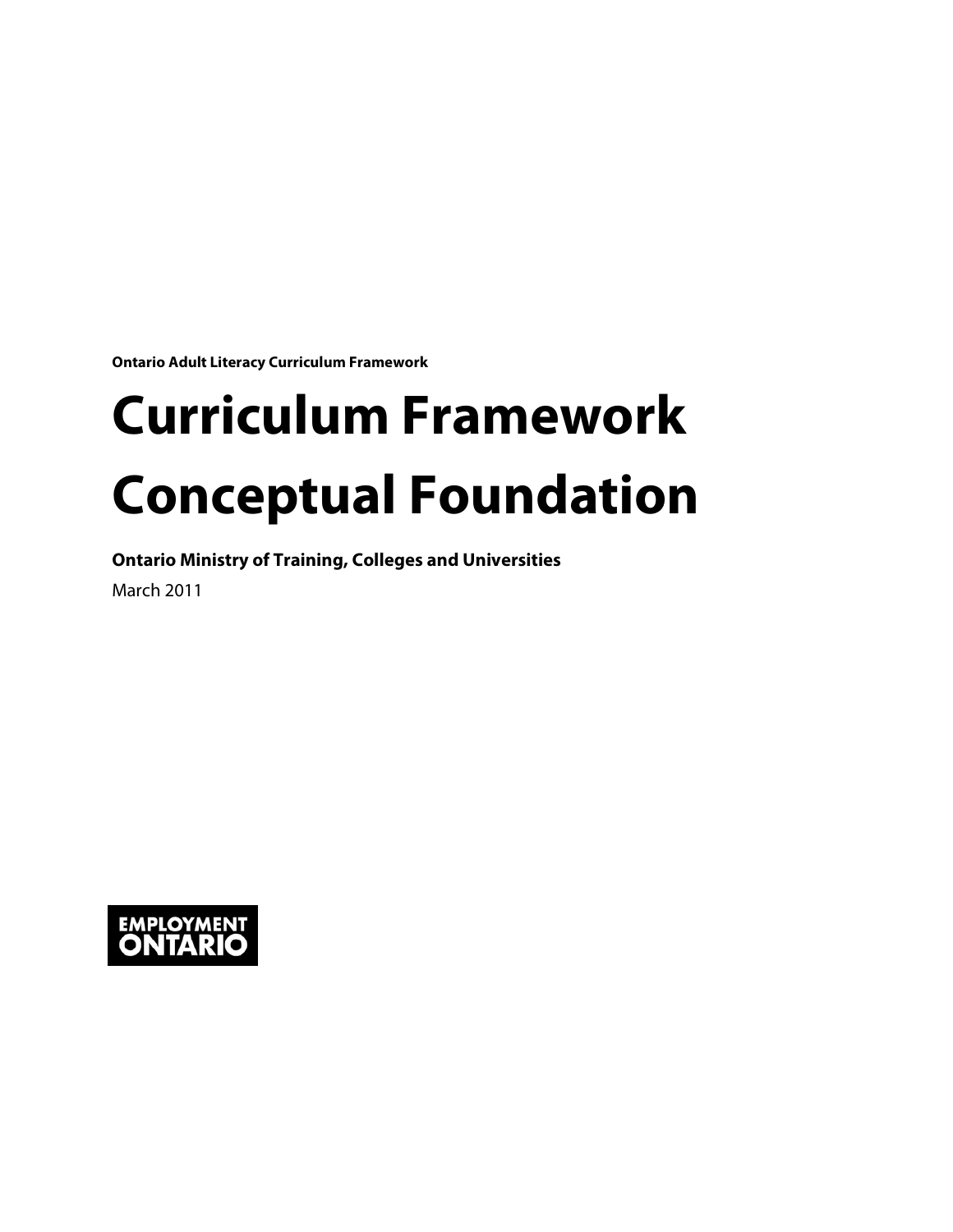## **Table of Contents**

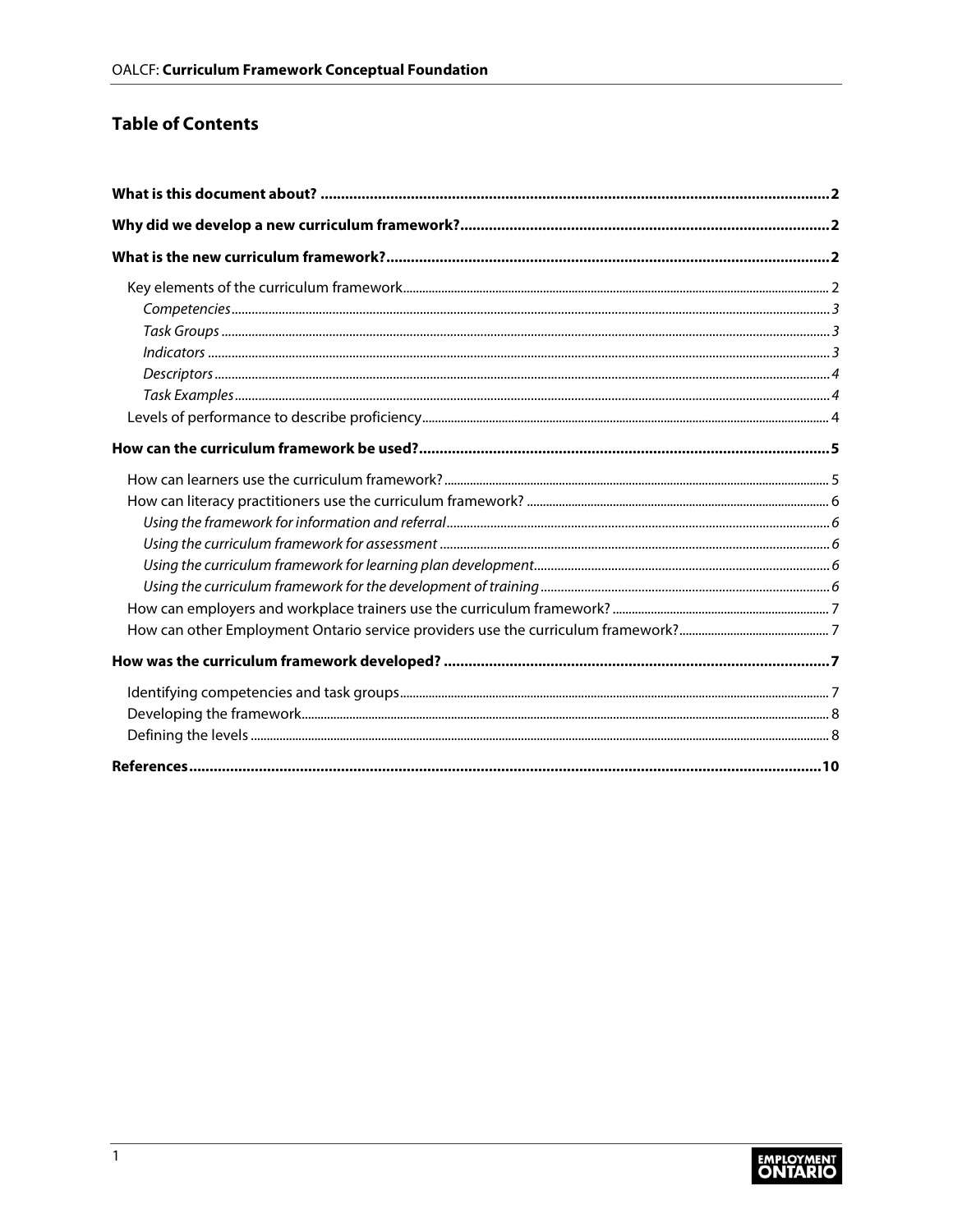# <span id="page-2-0"></span>**What is this document about?**

 This Curriculum Framework Conceptual Foundation paper provides background information on the new curriculum framework of the Ontario Adult Literacy Curriculum Framework (OALCF). Specifically, the document

- discusses the purposes of the new curriculum framework
- describes the curriculum framework and its key features
- explains the curriculum framework's levels of performance
- details how the curriculum framework can be used
- talks about how the curriculum framework was developed

# <span id="page-2-1"></span>**Why did we develop a new curriculum framework?**

 responsibilities at work, in the community, and within learning situations. A curriculum framework that uses a The primary purpose of the new curriculum framework is to support adult learning—more specifically, the development of the skills, knowledge and behaviours, or *competencies*, that adult learners need to fulfill their competency-based approach goes beyond literacy instruction as discrete skill building. Instead, it focuses on the interaction of skills, knowledge, and behaviours that reflect learners' goals and interests.

The new competency-based curriculum framework helps practitioners and learners make clear connections between literacy development and the real life tasks learners perform in work, learning, and community contexts. It provides a common language and criteria for all learning, regardless of learners' goals, backgrounds, and interests.

# <span id="page-2-2"></span>**What is the new curriculum framework?**

The curriculum framework is at the core of the Ontario Adult Literacy Curriculum Framework (OALCF). It defines the scope of learning in Ontario's adult literacy programs and provides common criteria against which learning can be articulated. The new curriculum framework is organized by the competencies that adults require to fulfill their responsibilities at work, in the community and within a learning setting.

Whereas the Literacy and Basic Skills (LBS) outcomes point to the discreet literacy and numeracy skills that learners need to achieve, the new curriculum framework focuses on the performance of realistic tasks related to learners' goals. Designed to stimulate reflection and ideas about the work practitioners do, the curriculum framework can be used to guide program development, assessment, and instruction.

# <span id="page-2-3"></span>Key elements of the curriculum framework

The curriculum framework consists of the following five key elements and uses three levels of performance to describe the developing proficiencies of learners:

- Competencies
- Task Groups

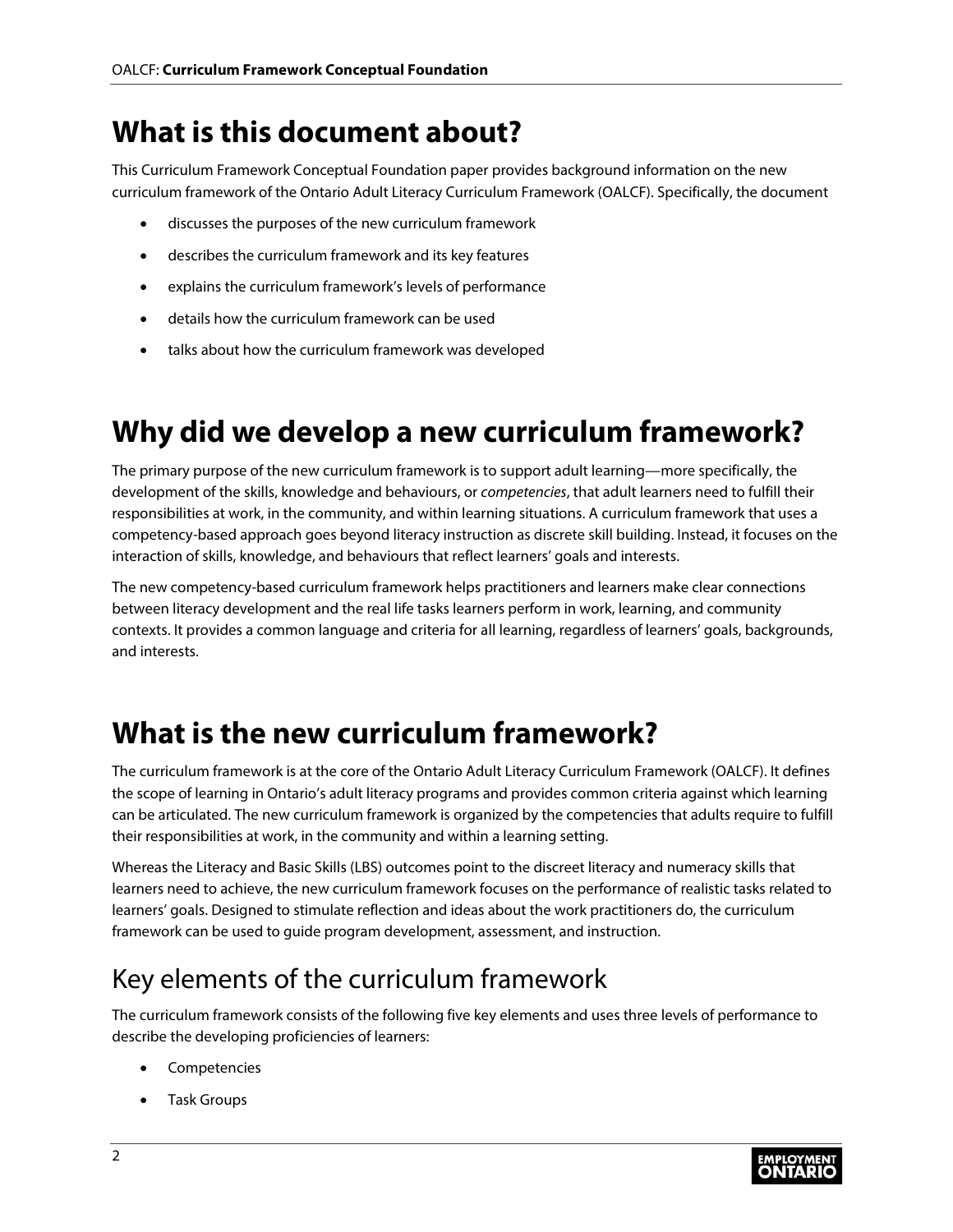- Indicators
- Descriptors
- Task Examples

## <span id="page-3-0"></span>*Competencies*

 Competencies, the broad, generic categories of a learner's abilities, capture and organize the learning that takes place in Ontario's literacy programs. These competencies represent the full range of skills, knowledge, and behaviours that adult literacy learners can expect to develop in literacy programming as they work to achieve their specific goals. The curriculum framework's six competencies are context-free, supporting learning regardless of learners' goals, backgrounds, and interests. The competencies are

- Find and Use Information
- Communicate Ideas and Information
- Understand and Use Numbers
- Use Digital Technology
- Manage Learning
- Engage with Others

Furthermore, the competencies

- allow programming to relate to, or be *contextualized* to, learners' goals
- organize learning in ways that allow learners to draw on multiple skills to perform integrated tasks
- • bundle skills, knowledge, and behaviours so that learning reflects the real-life demands of literacy practices

## <span id="page-3-1"></span>*Task Groups*

Task Groups organize the content within each competency. They link the broad competencies to program development, and make it easier to determine what a learner can or cannot do. For example, three task groups for the competency "Find and Use Information" are

- 1. Read continuous text
- 2. Interpret documents
- 3. Extract information from films, broadcasts, lectures, and observations

When taken together, task groups describe what is included in each competency. Task groups present no implied hierarchy, as they can be taught or selected in any order, depending on the learner's goals and needs.

## <span id="page-3-2"></span>*Indicators*

Indicators are rooted in each task group and describe achievement at each level of proficiency. Therefore, they provide a snapshot of the level. For example, an indicator for the task group "Interpret documents" at level 1 is "Interpret very simple documents to locate details."

By reading the indicators alone, learners and all stakeholders can get a sense of how complexity increases across a task group.

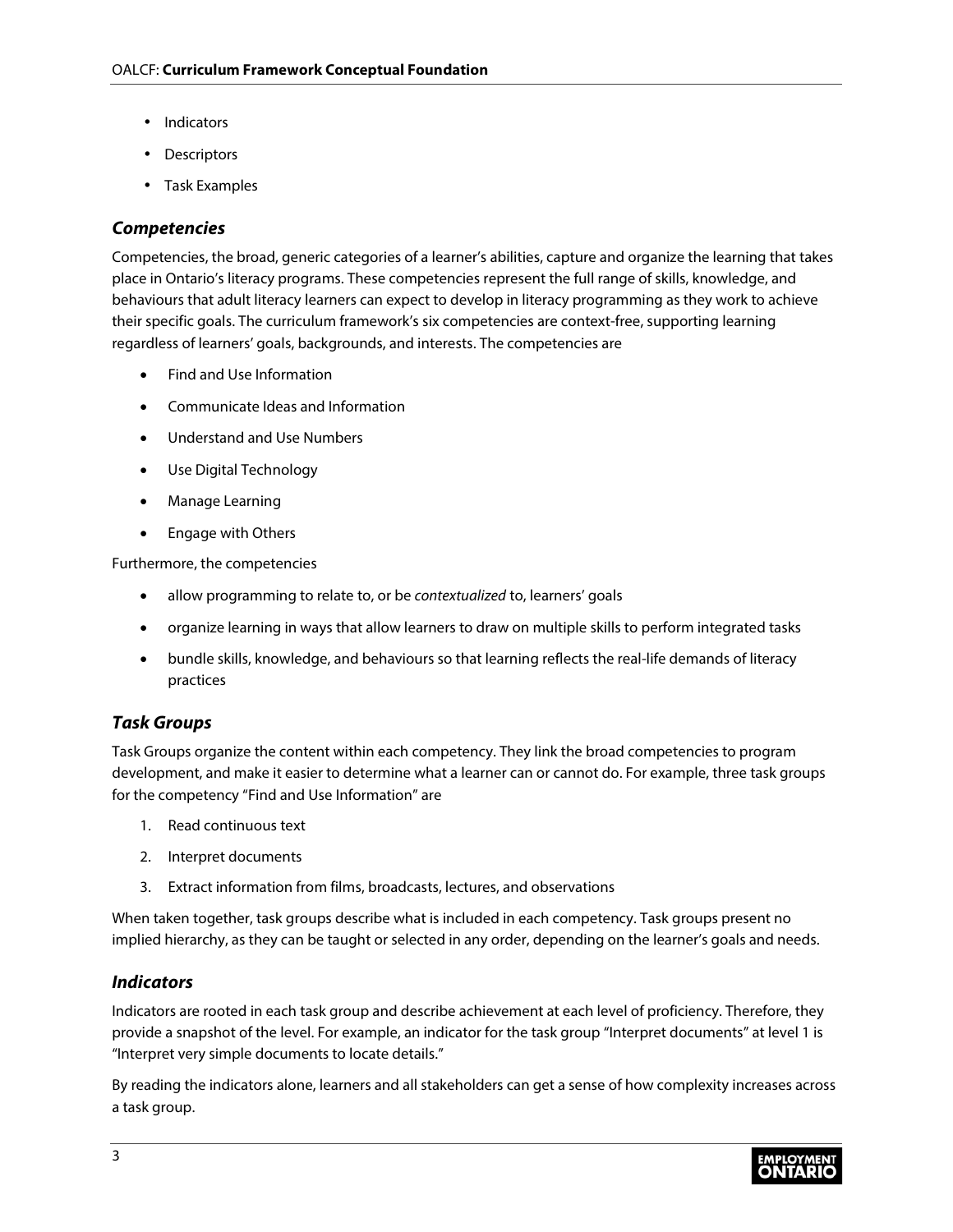## <span id="page-4-0"></span>*Descriptors*

Descriptors provide details about the qualities of tasks and a learner's performance at a specific level. They are intended to work in combination with each other to foster an understanding of task complexity at a given level within a given task group. Descriptors

- are typically unique to a level; however, some qualities may apply to more than one level because descriptors are intended to be interpreted in combination
- work in concert to provide the most complete and accurate picture of tasks at a given level and should not be taught in isolation

 details": The following are the draft descriptors under the level 1 indicator "Interpret very simple documents to locate

- Involves one document
- Contains brief text, symbols or both
- Uses a very simple format
- Contains common, familiar vocabulary
- Has a familiar context
- Addresses concrete, day-to-day topics
- Highly explicit purpose
- Scope of the task is limited, set by others
- Scans to locate specific details
- Decodes words and interprets common symbols
- Locates specific details on simple documents such as labels and signs
- Identifies how lists are organized (e.g., sequential, chronological, alphabetical)
- Requires support to identify sources and to evaluate and integrate information

## <span id="page-4-1"></span>*Task Examples*

Task Examples exemplify the task group, indicator, and descriptors at a specific level.

They help learners and stakeholders understand how the framework applies to all learners, regardless of their goals. Draft task examples for Level 1 "Interpret very simple documents to locate details" are

- Find the expiry date on a coupon
- Read a parking sign to identify restrictions
- Interpret a WHMIS symbol on a product label
- Read a clothing label to identify washing instructions
- Identify books required from a reading list

## <span id="page-4-2"></span>Levels of performance to describe proficiency

The curriculum framework uses three levels to describe a learner's developing proficiency. Informed by the same factors that drive complexity at Essential Skills (ES) levels 1, 2, and 3, these features include the extent to which the context is familiar and the factors that make text and tasks increasingly complex. The interplay of context familiarity, text complexity, and task requirements contributes to how challenging a task is. It is this interplay which is documented in the curriculum framework. For example, for the task group "Interpret documents"

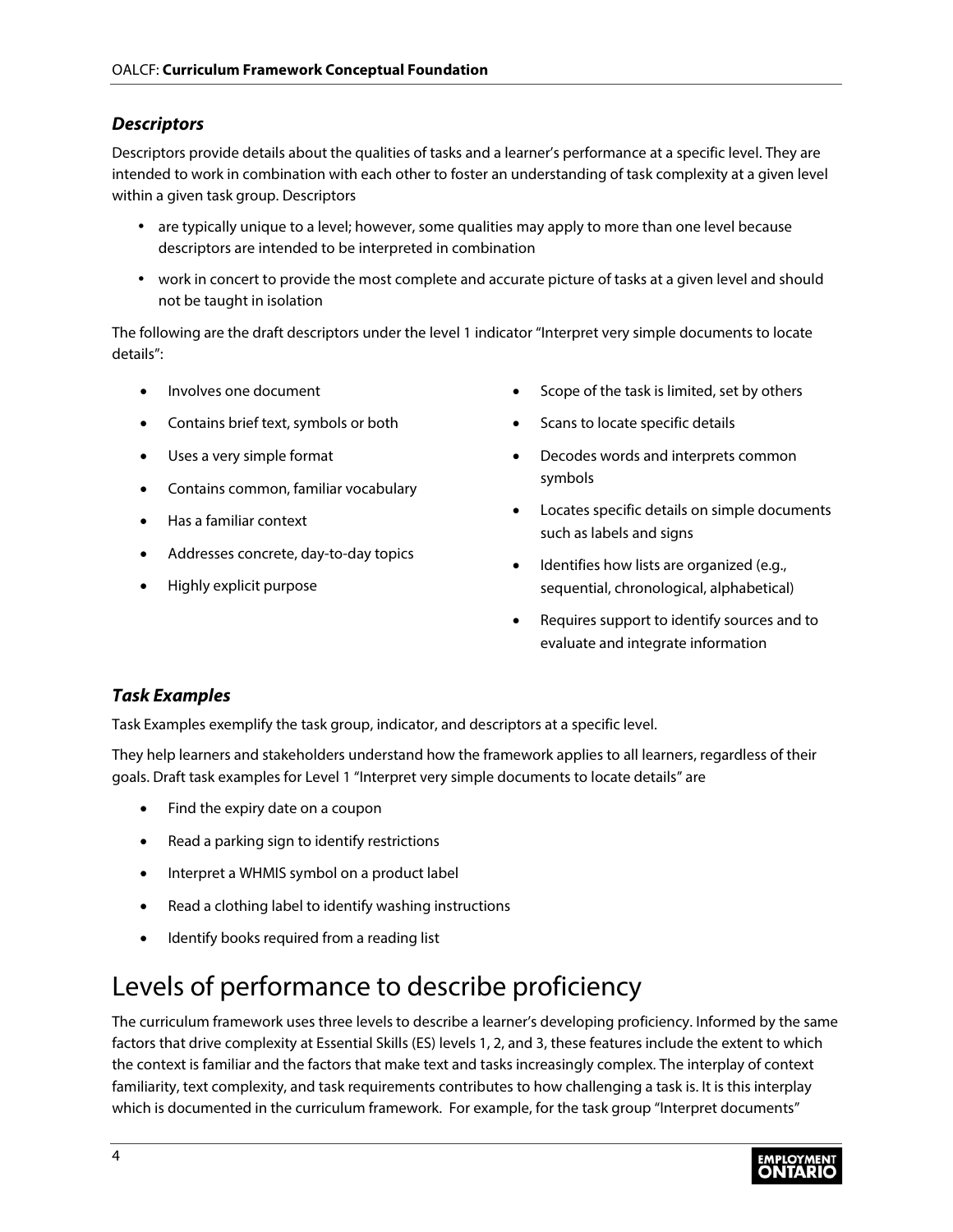- a Level 1 indicator is "Interpret very simple documents to locate specific details."
- a Level 2 indicator is "Interpret simple documents to locate and connect information."
- a Level 3 indicator is "Interpret somewhat complex documents to locate, connect, and integrate information."

 learning. To do so, the curriculum framework moves away from using the skill domains established by the ES The curriculum framework departs from the ES framework in that its primary purpose is to support adult framework and adopts instead a system whereby learning is organized and articulated to competencies and task groups that allow for integrated skills development.

 framework, nor does it draw exclusively on the ES for its conceptualization of levels. While the curriculum framework scale is consistent with the interpretation of the ES complexity scales for several of the Essential Skills (ES), the framework is not organized by the nine skill domains articulated in the ES

# <span id="page-5-0"></span>**How can the curriculum framework be used?**

The curriculum framework serves the needs of

- learners
- literacy practitioners
- employers and workplace trainers
- other Employment Ontario (EO) service providers

Each of these users will apply the curriculum framework in different ways.

## <span id="page-5-1"></span>How can learners use the curriculum framework?

Literacy learners can use the curriculum framework in a general way to understand the broad competencies required to achieve their goals of education and training, employment, or independence. The competencies answer the learner's question, "*What abilities will I develop if I attend a literacy program?*"

The curriculum framework can help learners understand the types of tasks they need to be able to do to make progress toward the achievement of their goals, which, in turn, will help them connect literacy programming to their own goals and the world around them. Completing tasks that are reasonably broad in scope helps learners understand how they can use their newly developed skills, knowledge, and behaviours to respond to the real world demands they will encounter as they transition to their next step.

Although the curriculum framework is a standard provincial framework, it responds to the diversity of Ontario's literacy learners, ensuring that learners' tasks take into account their cultural backgrounds. Since learners' tasks relate to, or are contextualized to, their individual goals and cultural backgrounds, learners will feel more motivated and empowered to become more self-directed in their learning.

 their abilities if they move to another geographic area or to a different delivery organization.Finally, having consistent provincial indicators organized under competencies helps learners to demonstrate

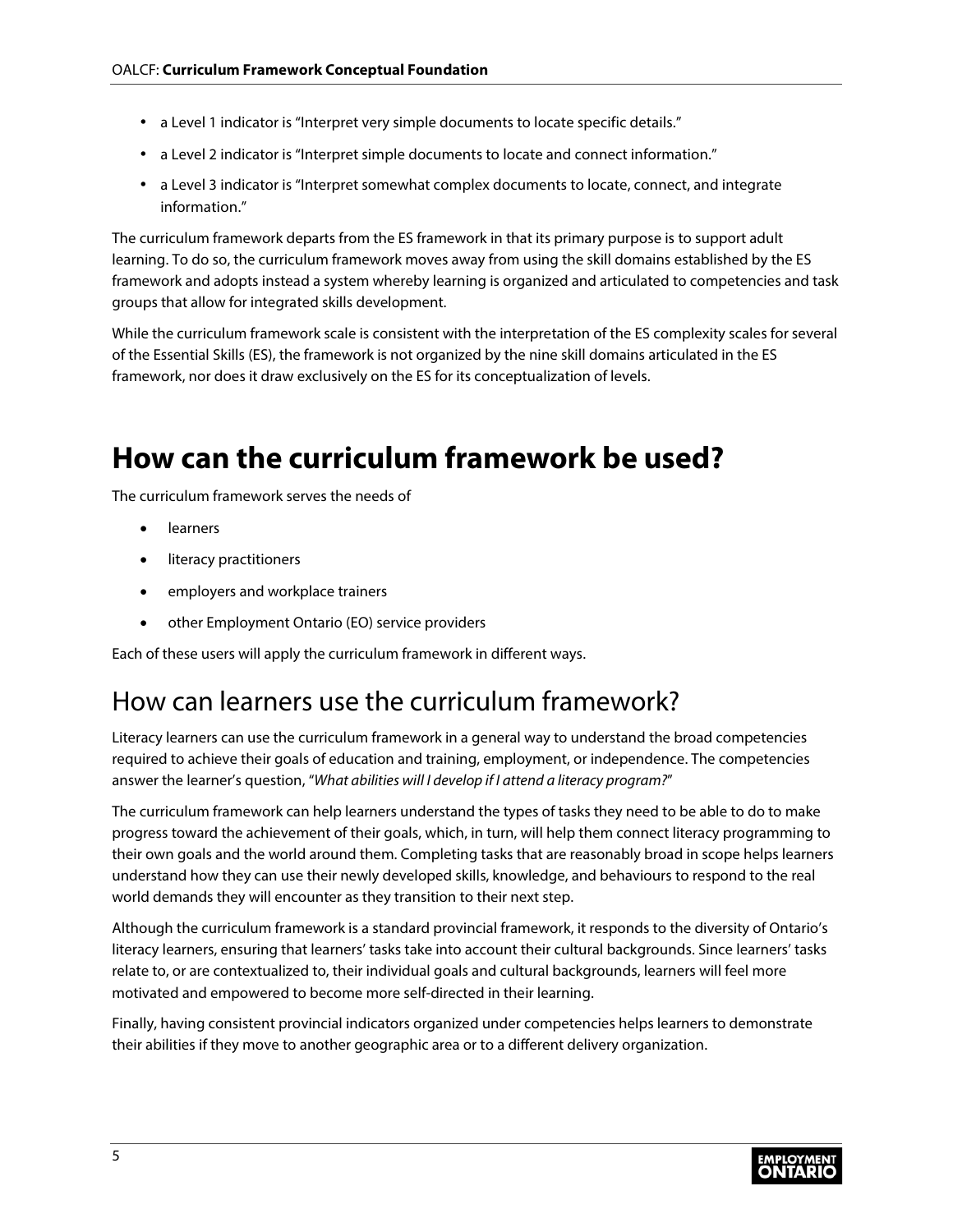## <span id="page-6-0"></span>How can literacy practitioners use the curriculum framework?

Literacy practitioners can use the curriculum framework to support their work in delivering Literacy and Basic Skills (LBS) programming in community-based, school board, or college settings. Key applications include

- information and referral
- assessment
- learning plan development
- the development of training

#### <span id="page-6-1"></span>*Using the framework for information and referral*

The curriculum framework provides a common language to help practitioners describe LBS programming when making referrals to other agencies, allowing for greater learner mobility between LBS Programs anywhere in the province. It also provides a common reference point for describing and discussing learner performance across the competencies.

#### <span id="page-6-2"></span>*Using the curriculum framework for assessment*

 to monitor and assess progress more accurately. The curriculum framework can help practitioners decide on appropriate placements for learners within the LBS Program. It can also be used to develop assessment tools to evaluate learners' progress. Since practitioners will now be able to describe an individual's performance in the competencies at any point in time, they will be able

The specificity of the framework also allows practitioners to identify individuals' strengths and needs with some precision, and target training to areas of need while recognizing that a learner may be able to do tasks at different levels across the six competencies.

## <span id="page-6-3"></span>*Using the curriculum framework for learning plan development*

The curriculum framework fully describes the task groups and indicators that practitioners and learners can relate to learners' goals. This information provides the foundation for the development of learning plans.

#### <span id="page-6-4"></span>*Using the curriculum framework for the development of training*

 what is taught and learned. Practitioners can use the framework as: The curriculum framework can help practitioners deliver quality and consistent service to Ontario's literacy learners. The framework is not prescriptive in nature; it provides direction but, it does not specify the details of

- a baseline against which to develop appropriate programming, including selecting the types of tasks learners need to do to achieve one of the following five learner goals:
	- 1. Employment
	- 2. Apprenticeship Training
	- 3. Secondary School Credit
	- 4. Postsecondary
	- 5. Independence
- a foundation to build training packages, resources, and curricula

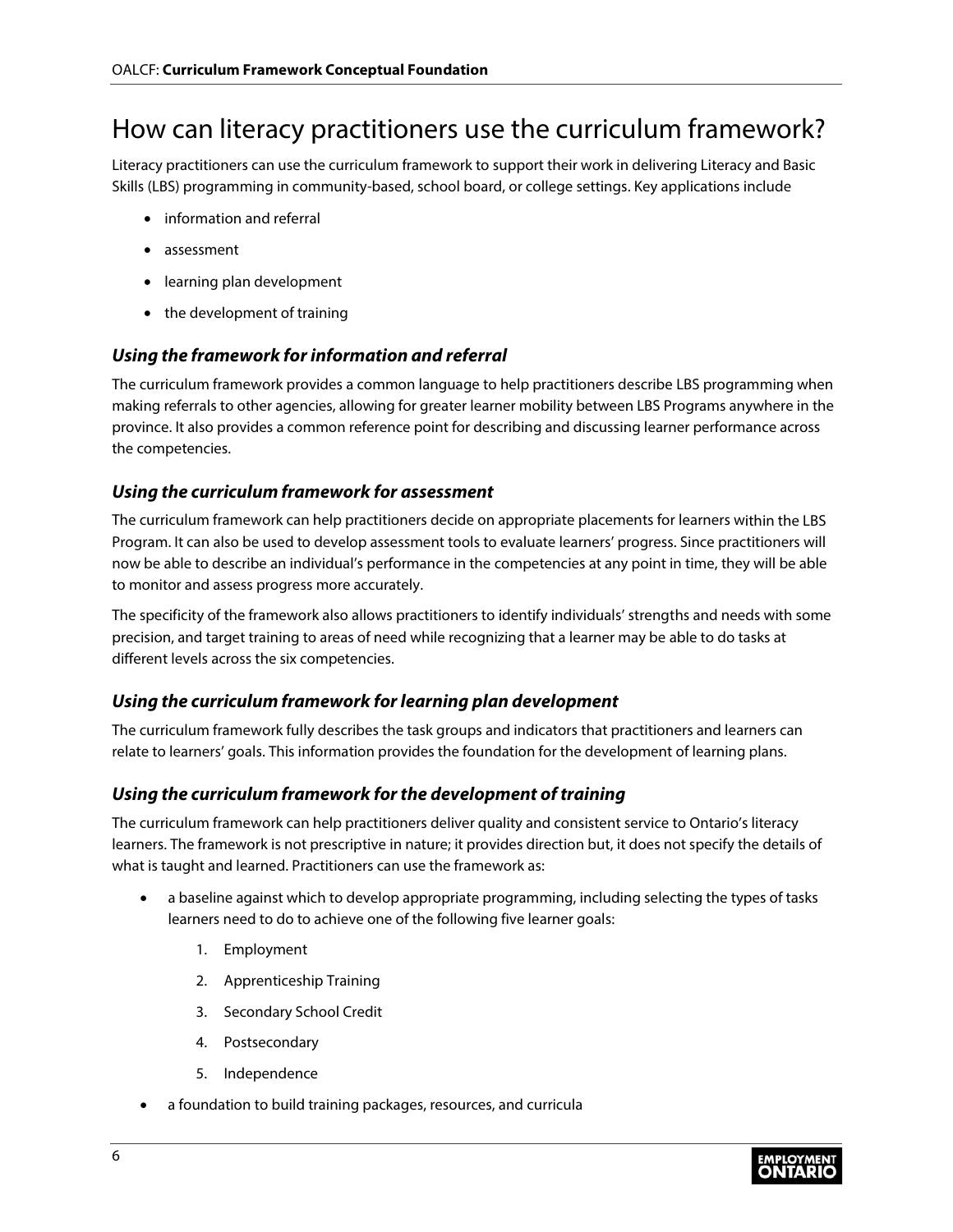- an assurance that all competencies are adequately addressed
- a guide to help them identify learning activities related to the task groups and answer the question, "*Isthe resource at an appropriate level?*"

# <span id="page-7-0"></span>How can employers and workplace trainers use the curriculum framework?

Employers and workplace trainers can use the curriculum framework to identify and discuss the competencies needed for success in the workplace. These stakeholders will be able to use the curriculum framework to understand and make connections between a learner's LBS programming and her or his employment readiness. The framework also provides a standard approach for discussing the competencies that support learners' abilities to transition to employment. Given that the framework draws on Essential Skills research, employers can also make connections between occupational requirements and the skills developed in the LBS Program.

# <span id="page-7-1"></span>How can other Employment Ontario service providers use the curriculum framework?

 Other stakeholders, such as employment service providers within Employment Ontario, can use the curriculum framework to gain a better understanding of the literacy demands adults face in work, training, and community contexts and to identify the scope of LBS programming offered to literacy learners. Since the curriculum framework clearly describes the skills, knowledge, and behaviours that all learners need to meet identified goals, employment service providers will find it easier to determine whether or not their clients may require LBS upgrading. These service providers will now be able to answer the question, "*If I send my clients to an LBS Program, what abilities will they develop?*"

# <span id="page-7-2"></span>**How was the curriculum framework developed?**

## <span id="page-7-3"></span>Identifying competencies and task groups

The competencies were established by synthesizing responses from the field to the question, "*What do learners learn in literacy programs?*" Development team members who were knowledgeable about the needs of learners who are francophone, Deaf, Native, and anglophone, and who were experienced practitioners from communitybased, school board, and college service providers independently identified tasks typically included in LBS programming. Through discussion, the team reached consensus on the six competencies in the curriculum framework and their task groups.

Taken together, the competencies cover the full range of ways in which learners will need to use their abilities upon reaching their goals. In this sense, the competencies in the curriculum framework extend beyond traditionally narrow concepts of reading, writing, and numeracy. They allow for the integration of thinking, interpersonal skills, and behaviours that help learners apply their learning to manage at work, in the community, and in other educational settings.

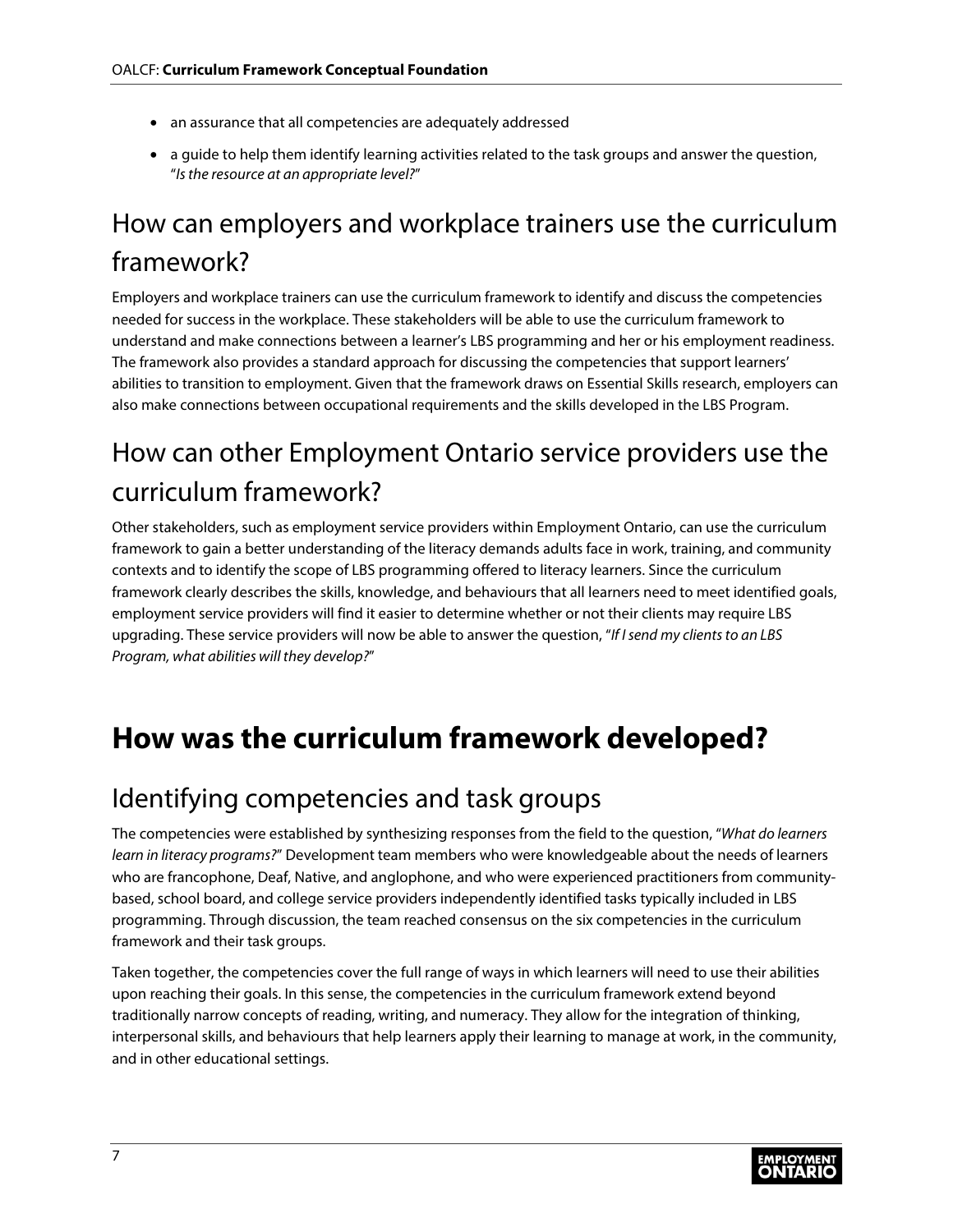representative of all literacy service providers and all learning contexts within Ontario's adult literacy system. To identify task groups, developers gathered and sorted examples of learning activities deemed appropriate and Taken together, the task groups cover the full range of content within each competency.

# <span id="page-8-0"></span>Developing the framework

During ongoing consultations with practitioners and other stakeholders, the following two factors guided the development process and ensured consistency:

- the curriculum framework was to allow learners to work toward goals of their own choosing
- the same three levels of proficiency were to apply to all learners regardless of their goals.

 reducing the competencies into component Essential Skills; however, this approach was too limited in its ability decided on an approach that used tasks to explore the different elements of each competency in more detail. Developers explored numerous approaches to develop the curriculum framework. One approach involved to capture the full range of learning that was important for Ontario's literacy learners. Instead, developers Using task groups also enabled the Essential Skills to be situated meaningfully within the curriculum framework and allowed it to extend beyond the Essential Skills to encompass the full range of knowledge, skills, and behaviours required for success in work, learning, and life.

In this way, the notion of task groups to organize the content within each competency became a key feature of the curriculum framework. They are a mechanism for allowing the full exploration of competencies without prescribing that literacy programming should follow a task group-by-task group approach.

# <span id="page-8-1"></span>Defining the levels

The curriculum framework is designed as an aid for practitioners to help learners develop the abilities they need to manage work, learning, and life demands. Despite an interest in using the International Adult Literacy Survey (IALS) 500-point scale, developers determined that literacy instruction should not be limited to the skill domains easily measured by large-scale tests. Therefore, the development of the curriculum framework draws on Human Resources and Skills Development Canada's (HRSDC) Essential Skills to describe the features of increasingly complex tasks. Like the Essential Skills (ES), the framework focuses on the ways in which individuals use their abilities to accomplish tasks outside of a learning context. However, although the ES served as a strong reference point in establishing the curriculum framework levels, the new curriculum framework goes beyond the ES' conceptualization of levels to serve its primary purpose as a learning framework.

The Essential Skills (ES) complexity scales served as a starting point to define levels for task groups that were clearly related to an ES domain. For example, the task group "Read continuous text" draws from complexity as described in the scale for the ES "Reading text." The framework is not, however, limited to the descriptors in the ES scales. The curriculum framework adds other supporting descriptors absent in the ES to ensure that literacy programming is appropriate for learners, regardless of their goals.

Developers consulted additional sources to define the three levels for the curriculum framework, as no single source was considered sufficient to explore task complexity for the purposes of establishing a learning framework. These sources included

- the Manitoba Stages of Literacy
- the Australia Core Skills Framework
- the Canadian Language Benchmarks

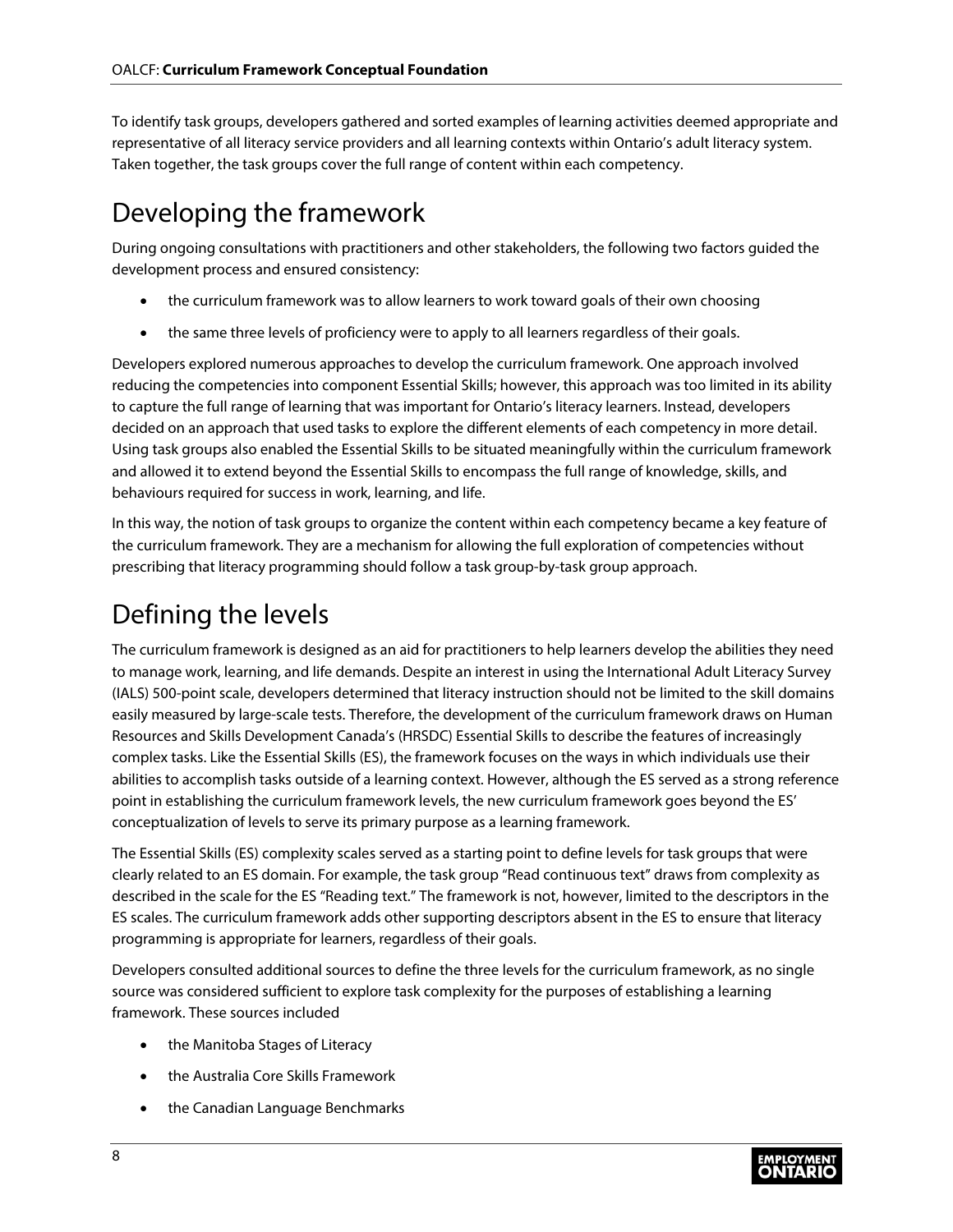- England's Adult Literacy and Numeracy Core Curricula
- the United States' Equipped for the Future standards

Using these sources helped developers to understand differences between levels and to distinguish between less and more complex tasks. Furthermore, the sources provided enough detail so that programming supports, such as user guides and assessment tools, could be developed.

The interpretation of task complexity in the literacy skills domains covered by the HRSDC's Essential Skills is very strict and draws heavily on information processing skills to define complexity. Therefore, developers supplemented the curriculum framework with task and performance descriptors beyond those captured by Essential Skills complexity. Developers also felt that more detail was necessary to reflect and support instruction in different learning contexts, including instruction for learners with academic goals.